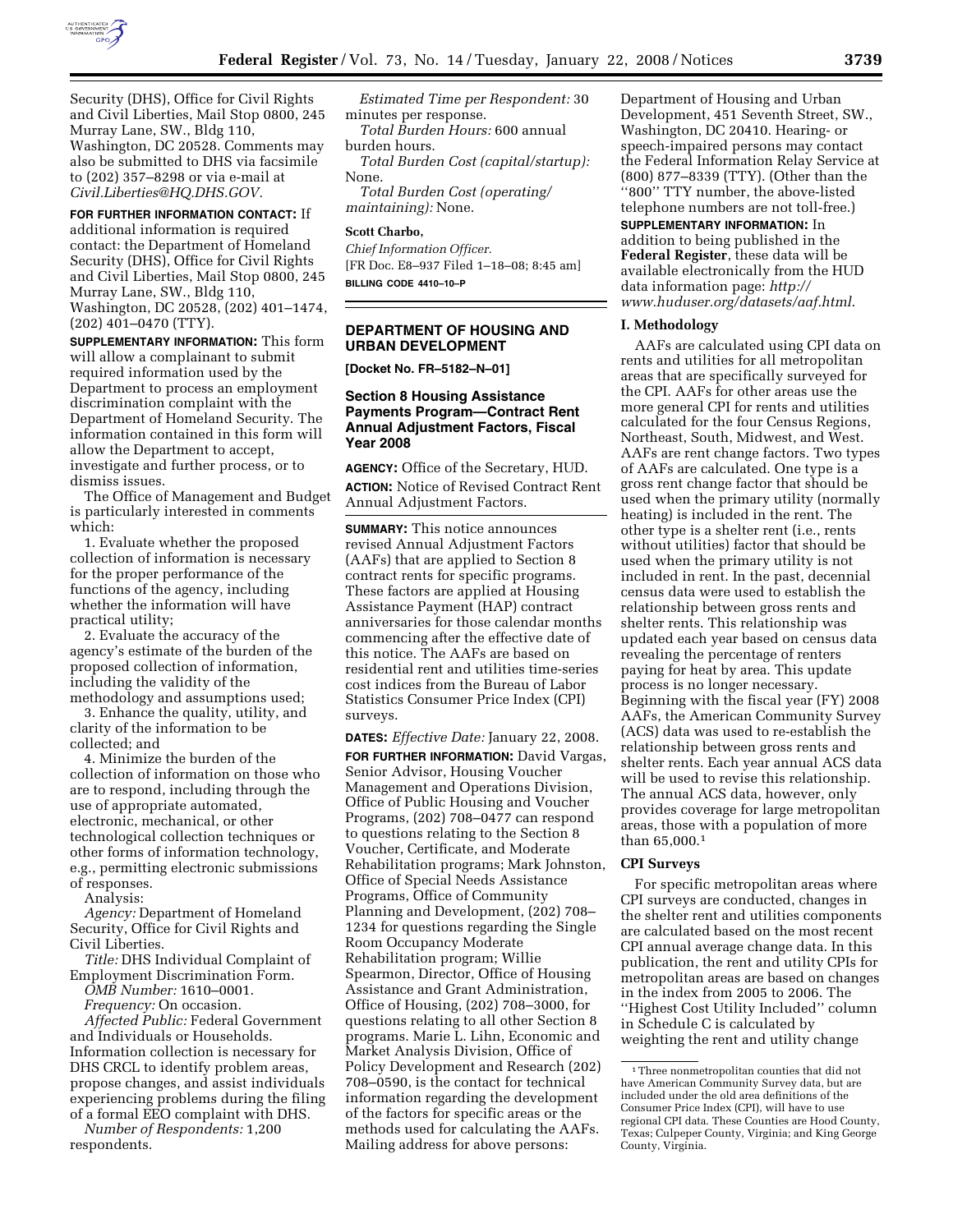factors using the corresponding components of gross rent in a particular area as calculated in the 2005 ACS. The ''Highest Cost Utility Excluded'' column in Schedule C is calculated by eliminating the utility portion of the gross rent change factor.

For areas not covered by a specific metropolitan CPI surveys, HUD uses the CPI surveys for the Northeast, South, Midwest, or West region, as appropriate. Rent and utility change factors are calculated from 2005 to 2006. For areas assigned Census Region CPI factors, both metropolitan and nonmetropolitan areas received the same factor.

### **Geographic Areas**

Each metropolitan area or county that uses local CPI update factors is listed alphabetically in the tables, by state and according to the metropolitan area where appropriate. Each AAF applies to a specified geographic area and to units of all bedroom sizes. AAFs are provided:

• For separate metropolitan areas, including counties that are currently designated as non-metropolitan, but are part of the metropolitan area defined in the local CPI survey.

• For the four Census Regions for those metropolitan and nonmetropolitan areas that are not covered by the local CPI surveys.

The AAFs shown in Schedule C use the same Office of Management and Budget (OMB) metropolitan area definitions, as revised by HUD, that are used in the FY2008 Fair Market Rents.

### **Area Definitions in Schedule C**

To make certain that they are using the correct AAFs, users should refer to the area definitions section at the end of Schedule C. For units located in metropolitan areas with a local CPI survey, AAFs are listed separately. For units located in areas without a local CPI survey, the metropolitan or nonmetropolitan counties receive the regional CPI for that Census Region.

The AAF area definitions shown in Schedule C are listed in alphabetical order by state. The associated CPI division is shown next to each state name. Areas whose AAFs are determined by local CPI surveys are listed first. All metropolitan areas with local CPI surveys have separate AAF schedules and are shown with their corresponding county definitions or as metropolitan counties. In the six New England states, the listings are for counties or parts of counties as defined by towns or cities. The remaining counties use the CPI for the Census Region and are not specifically listed on Schedule C or the area file.

Puerto Rico and the Virgin Islands use the South Region AAFs. All areas in

Hawaii use the AAFs identified in the Table as ''STATE: Hawaii,'' which are based on the CPI survey for the Honolulu metropolitan area. The Pacific Islands use the West Region AAFs.

# **II. Applying AAFs to Various Section 8 Programs**

AAFs established by this notice are used to adjust contract rents for units assisted in certain Section 8 housing assistance payments programs during the initial (i.e., pre-renewal) term of the HAP contract. Three categories of Section 8 programs use the AAFs:

*Category 1*—The Section 8 New Construction and Substantial Rehabilitation programs and the Section 8 Moderate Rehabilitation program.

*Category 2*—The Section 8 Loan Management (LM) and Property Disposition (PD) programs.

*Category 3*—The Section 8 Projectbased Certificate (PBC) program.

Each Section 8 program category uses the AAFs differently. The specific HAP contract, program regulation, program requirement, or law determines the application of the AAFs. Restrictions to the use of AAF are discussed below:

*Renewal Rents.* AAFs are not used to determine renewal rents after expiration of the original Section 8 HAP contract (either for projects where the Section 8 HAP contract is renewed under a restructuring plan adopted under 24 CFR part 401; or renewed without restructuring under 24 CFR part 402). In general, renewal rents are determined by applying a state-by-state operating cost adjustment factor (OCAF) published by HUD.

*Budget-based Rents.* AAFs are not used for budget-based rent adjustments. For projects receiving Section 8 subsidies under the LM program (24 CFR part 886, subpart A) or under the PD program (24 CFR part 886, subpart C), contract rents are adjusted, at HUD's option, either by applying the AAFs, or by budget-based adjustments in accordance with 24 CFR 886.112 and 24 CFR 886.132. Budget-based adjustments are used for most Section 8/202 projects.

*Certificate Program.* In the past, AAFs were used to adjust the contract rent (including manufactured home space rentals) in both the tenant-based and project-based certificate programs. The tenant-based certificate program has been terminated and all tenancies in the tenant-based certificate program have been converted to the Housing Choice Voucher Program, which does not use AAFs to adjust rents. All tenancies remaining in the project-based certificate program continue to use AAFs to adjust contract rent for outstanding HAP contracts.

*Moderate Rehabilitation Program.*  Under the Section 8 Moderate Rehabilitation program (both the regular program and the single room occupancy program), the public housing agency (PHA) applies the AAF to the base rent component of the contract rent, not the full contract rent. For the other covered programs, the AAF is applied to the whole amount of the pre-adjustment contract rent.

#### **III. Adjustment Procedures**

This section of the notice provides a broad description of procedures for adjusting the contract rent. Technical details and requirements are described in HUD notices, issued by the Office of Housing and the Office of Public and Indian Housing.

Because of statutory and structural distinctions among the various Section 8 programs, there are separate rent adjustment procedures for the three program categories:

# *Category 1: Section 8 New Construction, Substantial Rehabilitation, and Moderate Rehabilitation Programs*

In the Section 8 New Construction and Substantial Rehabilitation programs, the published AAF factor is applied to the pre-adjustment contract rent. In the Section 8 Moderate Rehabilitation program, the published AAF is applied to the pre-adjustment base rent.

For category 1 programs, the Table 1 AAF factor is applied before determining comparability (rent reasonableness). Comparability applies if the pre-adjustment gross rent (preadjustment contract rent plus any allowance for tenant-paid utilities) is above the published FMR.

If the comparable rent level (plus any initial difference) is lower than the contract rent as adjusted by application of the Table 1 AAF, the comparable rent level (plus any initial difference) will be the new contract rent. However, the preadjustment contract rent will not be decreased by application of comparability.

In all other cases (i.e., unless the contract rent is reduced by comparability):

• The Table 1 AAF is used for a unit occupied by a new family since the last annual contract anniversary.

• The Table 2 AAF is used for a unit occupied by the same family as at the time of the last annual contract anniversary.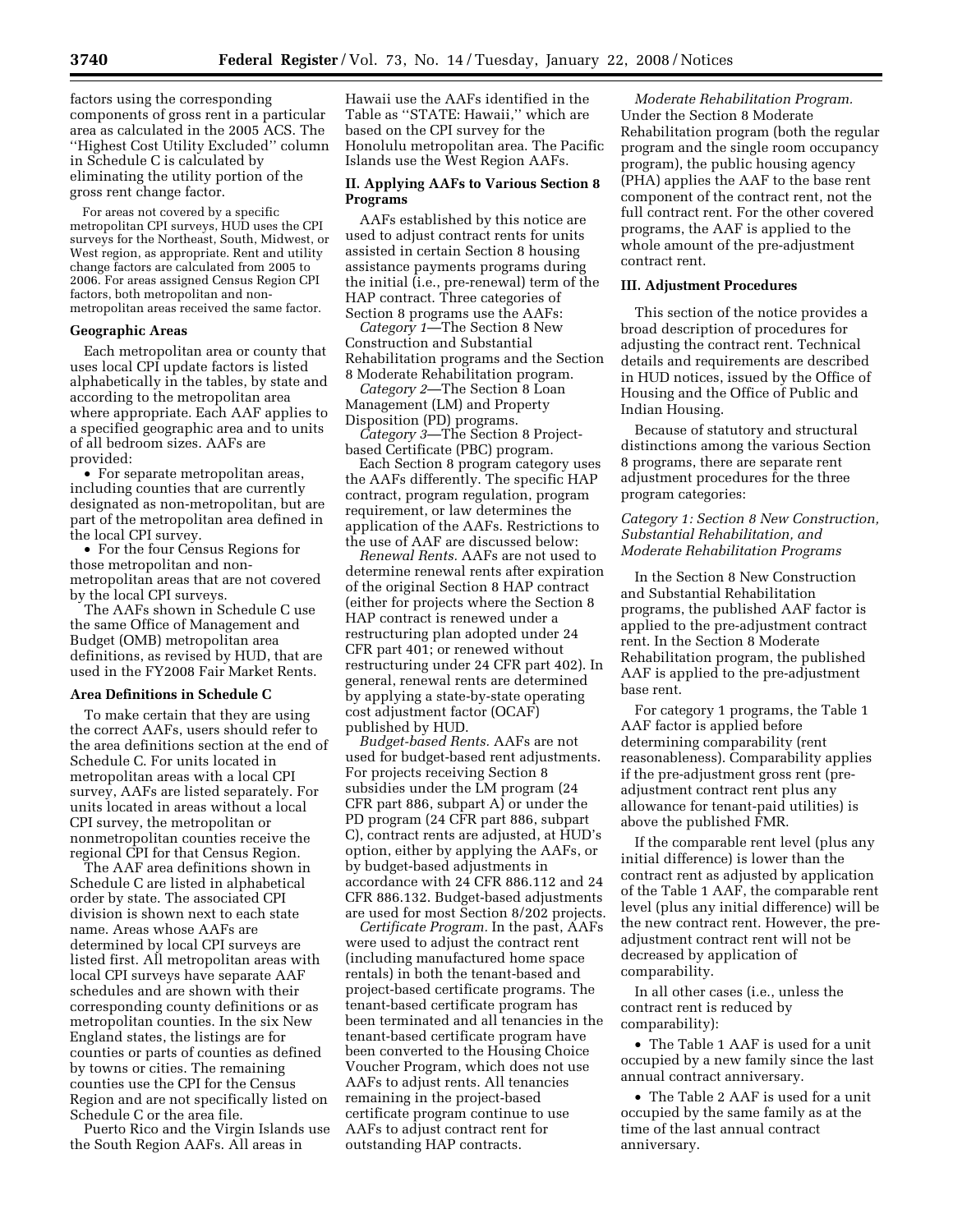*Category 2: The Loan Management Program (24 CFR Part 886, Subpart A) and Property Disposition Program (24 CFR Part 886, Subpart C)* 

At this time, rent adjustment by the AAF in the Category 2 programs is not subject to comparability. (Comparability will again apply if HUD establishes regulations for conducting comparability studies under 42 U.S.C.  $1437f(c)(2)(C)$ .). Rents are adjusted by applying the full amount of the applicable AAF under this notice.

The applicable AAF is determined as follows:

• The Table 1 AAF is used for a unit occupied by a new family since the last annual contract anniversary.

• The Table 2 AAF is used for a unit occupied by the same family as at the time of the last annual contract anniversary.

### *Category 3: Section 8 Certificate Project-Based Certificate Program*

The following procedures are used to adjust contract rent for outstanding HAP contracts in the Section 8 PBC program:

• The Table 2 AAF is always used. The Table 1 AAF is not used.

• The Table 2 AAF is always applied before determining comparability (rent reasonableness).

• Comparability always applies. If the comparable rent level is lower than the rent to owner (contract rent) as adjusted by application of the Table 2 AAF, the comparable rent level will be the new rent to owner.

### **IV. When To Use Reduced AAFs (From AAF Table 2)**

In accordance with Section  $8(c)(2)(A)$ of the United States Housing Act of 1937 (42 U.S.C. 1437f(c)(2)(A)), the AAF is reduced by 0.01:

• For all tenancies assisted in the Section 8 Project-Based Certificate program.

• In other Section 8 programs, for a unit occupied by the same family at the time of the last annual rent adjustment (and where the rent is not reduced by application of comparability (rent reasonableness)).

The law provides that:

Except for assistance under the certificate program, for any unit occupied by the same family at the time of the last annual rental adjustment, where the assistance contract provides for the adjustment of the maximum monthly rent by applying an annual adjustment factor and where the rent for a unit is otherwise eligible for an adjustment based on the full amount of the factor, 0.01 shall be subtracted from the amount of the factor, except that the factor shall not be reduced to less than 1.0. In the case of assistance under the certificate program, 0.01 shall be subtracted from the amount of the annual adjustment factor (except that the factor shall not be reduced to less than 1.0), and the adjusted rent shall not exceed the rent for a comparable unassisted unit of similar quality, type, and age in the market area. 42 U.S.C. 1437f(c)(2)(A).

To implement the law, HUD publishes two separate AAF Tables, contained in Schedule C, Tables 1 and 2 of this notice. The difference between Table 1 and Table 2 is that each AAF in Table 2 is 0.01 less than the corresponding AAF in Table 1. Where

an AAF in Table 1 would otherwise be less than 1.0, it is set at 1.0, as required by statute; the corresponding AAF in Table 2 will also be set at 1.0, as required by statute.

### **V. How To Find the AAF**

The AAFs are contained in Schedule C, Tables 1 and 2 of this notice. There are two columns in each table. The first column is used to adjust contract rent for units where the highest cost utility is included in the contract rent, i.e., where the owner pays for the highest cost utility. The second column is used where the highest cost utility is not included in the contract rent, i.e., where the tenant pays for the highest cost utility.

*The applicable AAF is selected as follows:* 

• Determine whether Table 1 or Table 2 is applicable. In Table 1 or Table 2, locate the AAF for the geographic area where the contract unit is located.

• Determine whether the highest cost utility is or is not included in contract rent for the contract unit.

• If highest cost utility is included, select the AAF from the column for ''highest cost included.'' If highest cost utility is not included, select the AAF from the column for ''utility excluded.''

Accordingly, HUD publishes these Annual Adjustment Factors for the Section 8 Housing Assistance Payments programs as set forth in the Tables.

Dated: January 14, 2008.

#### **Darlene F. Williams,**

*Assistant Secretary for Policy Development and Research.* 

# SCHEDULE C—TABLE 1.—2008 CONTRACT RENT AAFS

|                                          | Highest cost utility |          |
|------------------------------------------|----------------------|----------|
|                                          | Included             | Excluded |
|                                          | 1.020                | 1.010    |
|                                          | 1.048                | 1.028    |
|                                          | 1.050                | 1.039    |
|                                          | 1.045                | 1.037    |
|                                          | 1.014                | 1.009    |
|                                          | 1.038                | 1.020    |
| Metropolitan Area Components:            |                      |          |
| Anchorage, AK HMFA.                      |                      |          |
| Matanuska-Susitna Borough, AK HMFA.      |                      |          |
|                                          | 1.040                | 1.028    |
|                                          | 1.016                | 1.008    |
|                                          | 1.015                | 1.012    |
| Metropolitan Area Components:            |                      |          |
| Atlanta-Sandy Springs-Marietta, GA HMFA. |                      |          |
| Butts County, GA HMFA.                   |                      |          |
| Haralson County, GA HMFA.                |                      |          |
| Lamar County, GA HMFA.                   |                      |          |
| Meriwether County, GA HMFA.              |                      |          |
|                                          | 1.056                | 1.031    |
|                                          | 1.052                | 1.046    |
| Metropolitan Area Components:            |                      |          |
| Baltimore-Towson, MD HMFA.               |                      |          |
| Columbia City, MD HMFA.                  |                      |          |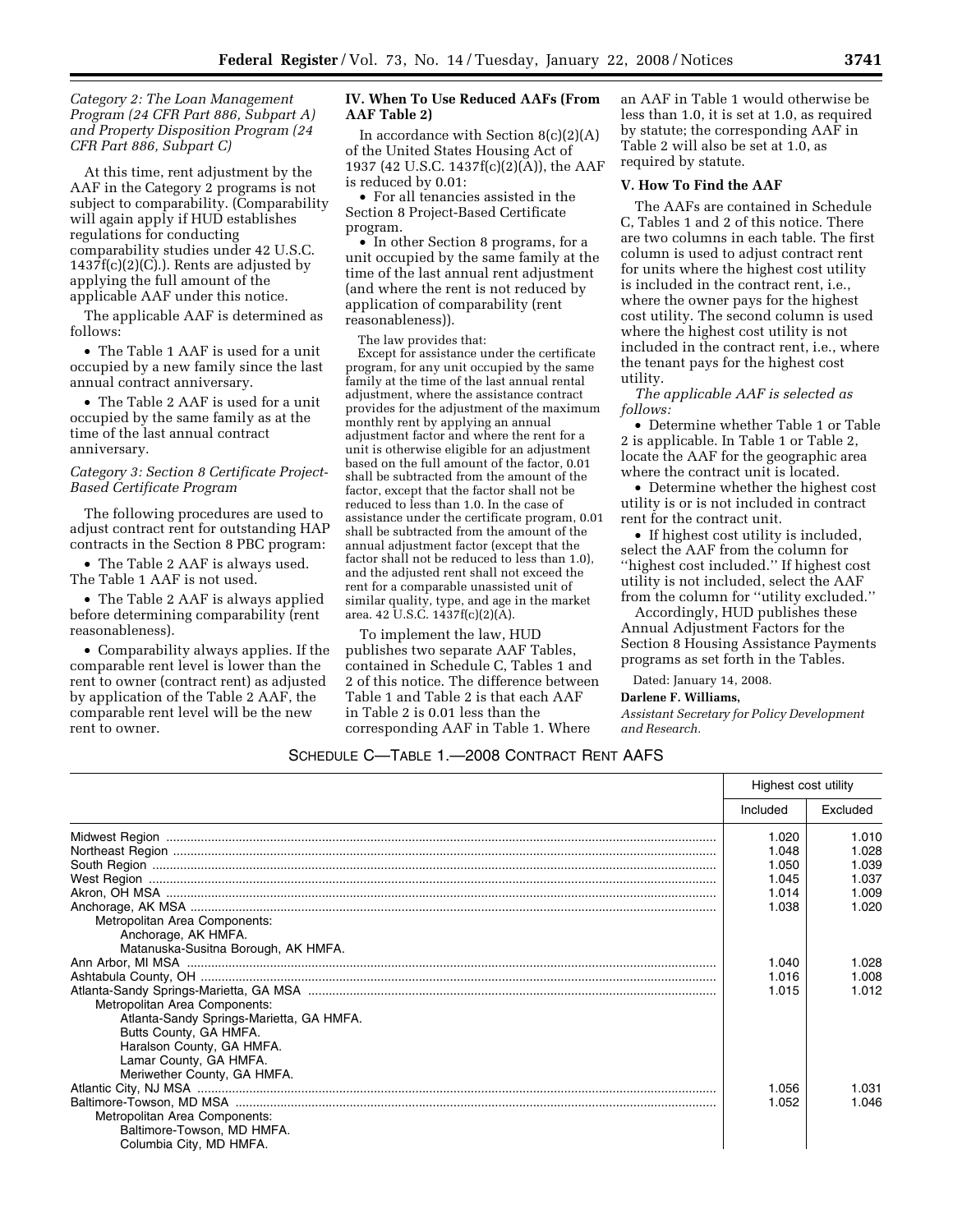٠

|                                                                   | Highest cost utility |          |
|-------------------------------------------------------------------|----------------------|----------|
|                                                                   | Included             | Excluded |
|                                                                   | 1.033                | 1.004    |
| Metropolitan Area Components:                                     |                      |          |
| Boston-Cambridge-Quincy, MA-NH HMFA.                              |                      |          |
| Brockton, MA HMFA.<br>Lawrence, MA-NH HMFA.                       |                      |          |
| Lowell, MA HMFA.                                                  |                      |          |
| Portsmouth-Rochester, NH HMFA.                                    |                      |          |
| Western Rockingham County, NH HMFA.                               |                      |          |
|                                                                   | 1.001                | 1.004    |
|                                                                   | 1.044                | 1.041    |
|                                                                   | 1.054                | 1.048    |
| Metropolitan Area Components:                                     |                      |          |
| Bridgeport, CT HMFA.                                              |                      |          |
| Danbury, CT HMFA.                                                 |                      |          |
| Stamford-Norwalk, CT HMFA.                                        | 1.014                | 1.026    |
| Metropolitan Area Components:                                     |                      |          |
| Chicago-Naperville-Joliet, IL HMFA.                               |                      |          |
| DeKalb County, IL HMFA.                                           |                      |          |
| Gary, IN HMFA.                                                    |                      |          |
| Grundy County, IL HMFA.                                           |                      |          |
| Jasper County, IN HMFA.                                           |                      |          |
| Kendall County, IL HMFA.                                          |                      |          |
| Kenosha County, WI HMFA.                                          |                      |          |
|                                                                   | 1.057                | 1.027    |
| Metropolitan Area Components:                                     |                      |          |
| Brown County, OH HMFA.<br>Cincinnati-Middleton, OH-KY-IN HMFA.    |                      |          |
| Grant County, KY HMFA.                                            |                      |          |
|                                                                   | 1.014                | 1.009    |
|                                                                   | 1.037                | 1.015    |
| Metropolitan Area Components:                                     |                      |          |
| Dallas, TX HMFA.                                                  |                      |          |
| Fort Worth-Arlington, TX HMFA.                                    |                      |          |
| Wise County, TX HMFA.                                             |                      |          |
|                                                                   | 1.000                | 1.004    |
|                                                                   | 1.043                | 1.026    |
| Metropolitan Area Components:                                     |                      |          |
| Detroit-Warren-Livonia, MI HMFA.                                  |                      |          |
| Livingston County, MI HMFA.                                       | 1.048                | 1.025    |
|                                                                   | 1.000                | 1.004    |
|                                                                   | 1.105                | 1.102    |
|                                                                   | 1.053                | 1.046    |
| Metropolitan Area Components:                                     |                      |          |
| Hagerstown, MD HMFA                                               |                      |          |
| Martinsburg, WV HMFA.                                             |                      |          |
|                                                                   | 1.047                | 1.014    |
|                                                                   | 1.062                | 1.014    |
| Metropolitan Area Components:                                     |                      |          |
| Austin County, TX HMFA.                                           |                      |          |
| Brazoria County, TX HMFA.<br>Houston-Baytown-Sugar Land, TX HMFA. |                      |          |
|                                                                   | 1.045                | 1.041    |
|                                                                   | 1.011                | 1.027    |
|                                                                   | 1.013                | 1.008    |
| Metropolitan Area Components:                                     |                      |          |
| Bates County, MO HMFA.                                            |                      |          |
| Franklin County, KS HMFA.                                         |                      |          |
| Kansas City, MO-KS HMFA.                                          |                      |          |
|                                                                   | 1.048                | 1.024    |
|                                                                   | 1.066                | 1.057    |
| Metropolitan Area Components:                                     |                      |          |
| Los Angeles-Long Beach, CA HMFA.<br>Orange County, CA HMFA.       |                      |          |
|                                                                   | 1.034                | 1.004    |
| Metropolitan Area Components:                                     |                      |          |
| Hillsborough County, NH (part) HMFA.                              |                      |          |
| Manchester, NH HMFA.                                              |                      |          |
| Nashua, NH HMFA.                                                  |                      |          |

# SCHEDULE C—TABLE 1.—2008 CONTRACT RENT AAFS—Continued

-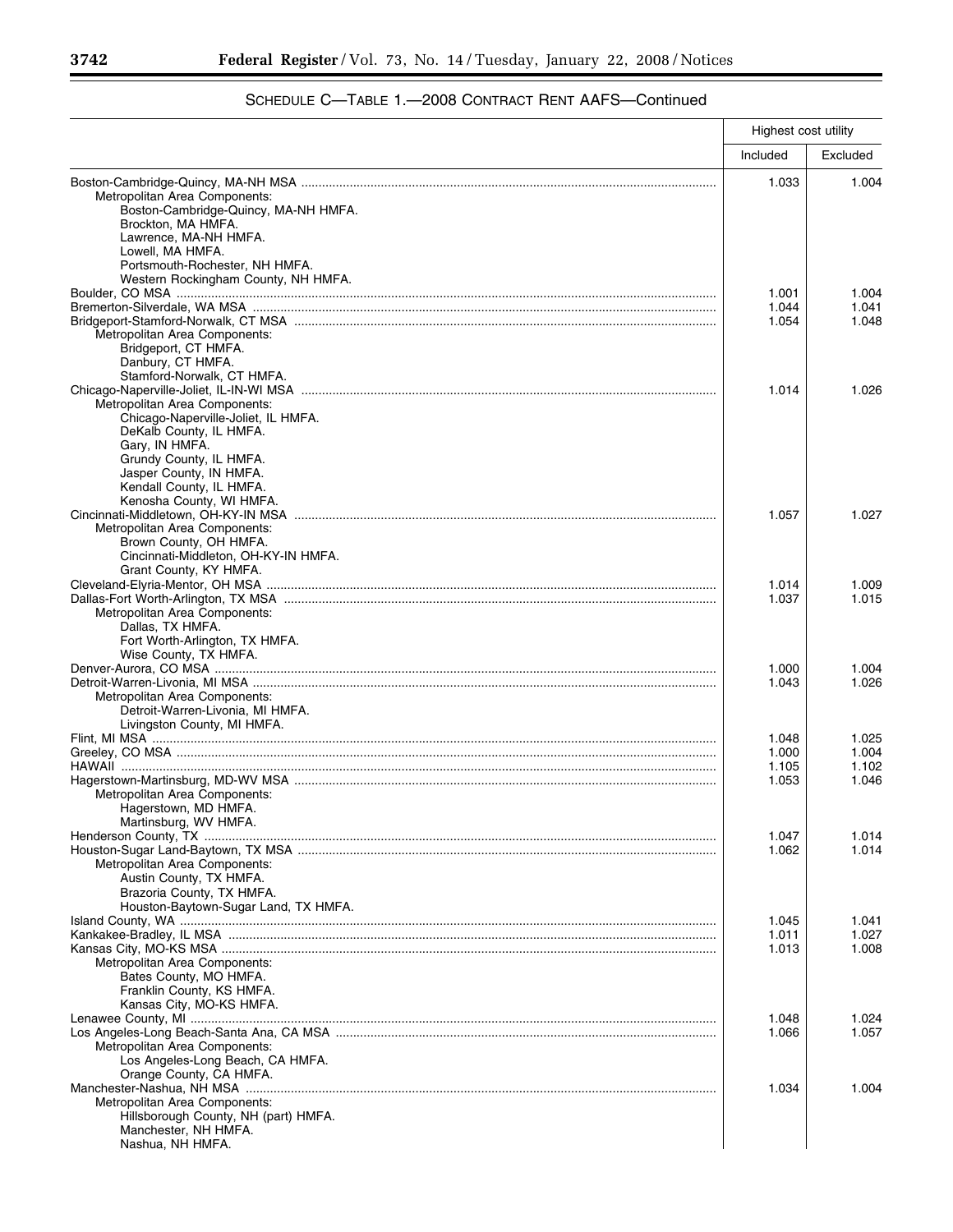# SCHEDULE C—TABLE 1.—2008 CONTRACT RENT AAFS—Continued

|                                                                                                | Highest cost utility |                |
|------------------------------------------------------------------------------------------------|----------------------|----------------|
|                                                                                                | Included             | Excluded       |
| Metropolitan Area Components:<br>Fort Lauderdale, FL HMFA.                                     | 1.090                | 1.070          |
| Miami-Miami Beach-Kendall, FL HMFA.<br>West Palm Beach-Boca Raton, FL HMFA.                    |                      |                |
|                                                                                                | 1.021<br>1.000       | 1.011<br>1.000 |
|                                                                                                | 1.046                | 1.026          |
|                                                                                                | 1.025                | 1.014          |
|                                                                                                | 1.055                | 1.048          |
| Metropolitan Area Components:<br>Milford-Ansonia-Seymour, CT HMFA.                             |                      |                |
| New Haven-Meriden, CT HMFA.<br>Waterbury, CT HMFA.                                             |                      |                |
|                                                                                                | 1.054                | 1.048          |
| Metropolitan Area Components:<br>Bergen-Passaic, NJ HMFA.                                      |                      |                |
| Jersey City, NJ HMFA.                                                                          |                      |                |
| Middlesex-Somerset-Hunterdon, NJ HMFA.<br>Monmouth-Ocean, NJ HMFA.<br>Nassau-Suffolk, NY HMFA. |                      |                |
| New York, NY HMFA.                                                                             |                      |                |
| Newark, NJ HMFA.<br>Pike County, PA HMFA.                                                      |                      |                |
| Westchester County, NY Statutory Exception Area.                                               |                      |                |
|                                                                                                | 1.059                | 1.030<br>1.041 |
|                                                                                                | 1.044<br>1.065       | 1.057          |
|                                                                                                | 1.055                | 1.031          |
|                                                                                                | 1.043                | 1.043          |
|                                                                                                | 1.041                | 1.029          |
| Metropolitan Area Components:                                                                  |                      |                |
| Armstrong County, PA HMFA.                                                                     |                      |                |
| Pittsburgh, PA HMFA.                                                                           |                      |                |
|                                                                                                | 1.029<br>1.055       | 1.025<br>1.048 |
|                                                                                                | 1.022                | 1.011          |
|                                                                                                | 1.070                | 1.057          |
|                                                                                                | 1.029                | 1.025          |
|                                                                                                | 1.041                | 1.036          |
|                                                                                                | 1.024                | 1.014          |
| Metropolitan Area Components:                                                                  |                      |                |
| Oakland-Fremont, CA HMFA.<br>San Francisco, CA HMFA.                                           |                      |                |
|                                                                                                | 1.023                | 1.014          |
| Metropolitan Area Components:                                                                  |                      |                |
| San Benito County, CA HMFA.                                                                    |                      |                |
| San Jose-Sunnyvale-Santa Clara, CA HMFA.                                                       |                      |                |
|                                                                                                | 1.028                | 1.014          |
|                                                                                                | 1.027                | 1.014<br>1.041 |
| Metropolitan Area Components:                                                                  | 1.044                |                |
| Seattle-Bellevue, WA HMFA.                                                                     |                      |                |
| Tacoma, WA HMFA.                                                                               |                      |                |
|                                                                                                | 1.040                | 1.018          |
| Metropolitan Area Components:                                                                  |                      |                |
| Bond County, IL HMFA.                                                                          |                      |                |
| Macoupin County, IL HMFA.<br>St. Louis, MO-IL HMFA.                                            |                      |                |
| Washington County, MO HMFA.                                                                    |                      |                |
|                                                                                                | 1.067                | 1.059          |
|                                                                                                | 1.054                | 1.048          |
|                                                                                                | 1.027                | 1.014          |
|                                                                                                | 1.061                | 1.029          |
|                                                                                                | 1.051                | 1.047          |
| Metropolitan Area Components:<br>Jefferson County, WV HMFA.                                    |                      |                |
| Warren County, VA HMFA.                                                                        |                      |                |
| Washington-Arlington-Alexandria, DC-VA-MD HMFA.                                                |                      |                |
|                                                                                                | 1.038                | 1.002          |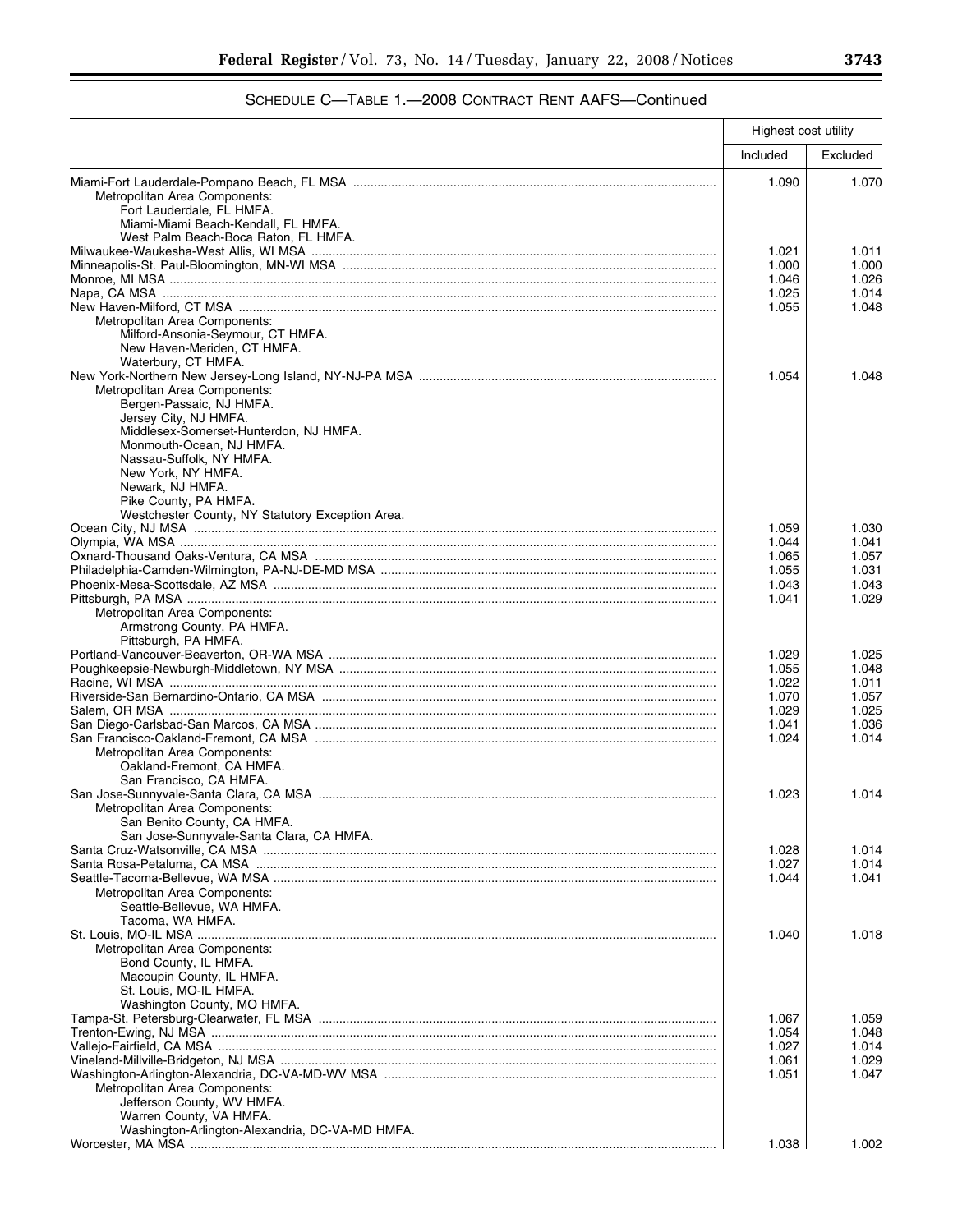# SCHEDULE C—TABLE 1.—2008 CONTRACT RENT AAFS—Continued

|                                                                                                                                                                    | Highest cost utility |          |
|--------------------------------------------------------------------------------------------------------------------------------------------------------------------|----------------------|----------|
|                                                                                                                                                                    | Included             | Excluded |
| Metropolitan Area Components:<br>Eastern Worcester County, MA HMFA.<br>Fitchburg-Leominster, MA HMFA.<br>Western Worcester County, MA HMFA.<br>Worcester, MA HMFA. |                      |          |

# SCHEDULE C—TABLE 2.—2008 CONTRACT RENT AAFS

|                                          | Highest cost utility |          |
|------------------------------------------|----------------------|----------|
|                                          | Included             | Excluded |
|                                          | 1.010                | 1.000    |
|                                          | 1.038                | 1.018    |
|                                          | 1.040                | 1.029    |
|                                          | 1.035                | 1.027    |
|                                          | 1.004                | 1.000    |
|                                          |                      | 1.010    |
|                                          | 1.028                |          |
| Metropolitan Area Components:            |                      |          |
| Anchorage, AK HMFA.                      |                      |          |
| Matanuska-Susitna Borough, AK HMFA.      |                      |          |
|                                          | 1.030                | 1.018    |
|                                          | 1.006                | 1.000    |
|                                          | 1.005                | 1.002    |
| Metropolitan Area Components:            |                      |          |
| Atlanta-Sandy Springs-Marietta, GA HMFA. |                      |          |
| Butts County, GA HMFA.                   |                      |          |
| Haralson County, GA HMFA.                |                      |          |
| Lamar County, GA HMFA.                   |                      |          |
| Meriwether County, GA HMFA.              |                      |          |
|                                          |                      |          |
|                                          | 1.046                | 1.021    |
|                                          | 1.042                | 1.036    |
| Metropolitan Area Components:            |                      |          |
| Baltimore-Towson, MD HMFA.               |                      |          |
| Columbia City, MD HMFA.                  |                      |          |
|                                          | 1.023                | 1.000    |
| Metropolitan Area Components:            |                      |          |
| Boston-Cambridge-Quincy, MA-NH HMFA.     |                      |          |
| Brockton, MA HMFA.                       |                      |          |
| Lawrence, MA-NH HMFA.                    |                      |          |
| Lowell, MA HMFA.                         |                      |          |
|                                          |                      |          |
| Portsmouth-Rochester, NH HMFA.           |                      |          |
| Western Rockingham County, NH HMFA.      |                      |          |
|                                          | 1.000                | 1.000    |
|                                          | 1.034                | 1.031    |
|                                          | 1.044                | 1.038    |
| Metropolitan Area Components:            |                      |          |
| Bridgeport, CT HMFA.                     |                      |          |
| Danbury, CT HMFA.                        |                      |          |
| Stamford-Norwalk, CT HMFA.               |                      |          |
|                                          | 1.004                |          |
|                                          |                      | 1.016    |
| Metropolitan Area Components:            |                      |          |
| Chicago-Naperville-Joliet, IL HMFA.      |                      |          |
| DeKalb County, IL HMFA.                  |                      |          |
| Gary, IN HMFA.                           |                      |          |
| Grundy County, IL HMFA.                  |                      |          |
| Jasper County, IN HMFA.                  |                      |          |
| Kendall County, IL HMFA.                 |                      |          |
| Kenosha County, WI HMFA.                 |                      |          |
|                                          | 1.047                | 1.017    |
| Metropolitan Area Components:            |                      |          |
| Brown County, OH HMFA.                   |                      |          |
|                                          |                      |          |
| Cincinnati-Middleton, OH-KY-IN HMFA.     |                      |          |
| Grant County, KY HMFA.                   |                      |          |
|                                          | 1.004                | 1.000    |
|                                          | 1.027                | 1.005    |
| Metropolitan Area Components:            |                      |          |
| Dallas, TX HMFA.                         |                      |          |
| Fort Worth-Arlington, TX HMFA.           |                      |          |
| Wise County, TX HMFA.                    |                      |          |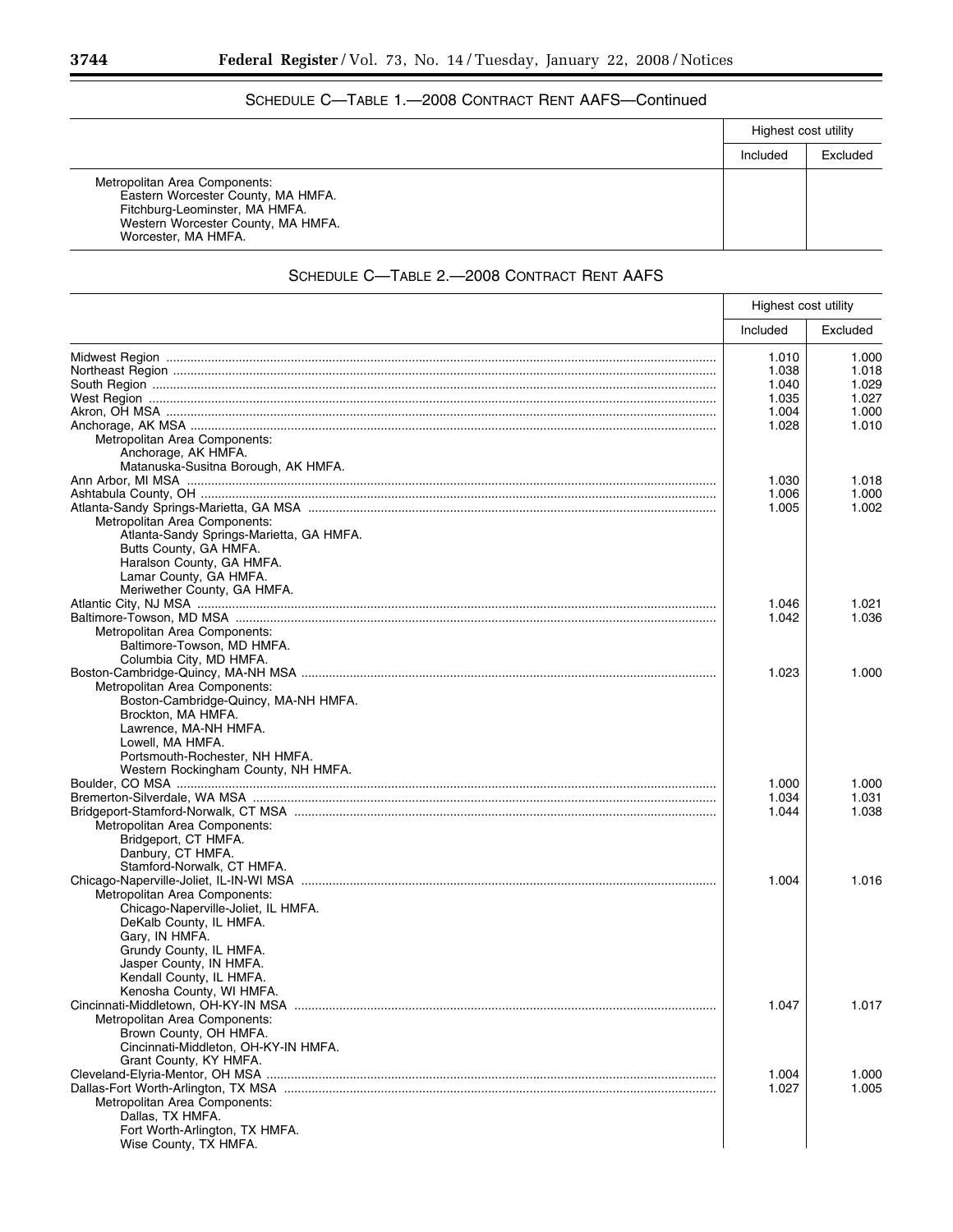# SCHEDULE C—TABLE 2.—2008 CONTRACT RENT AAFS—Continued

|                                                                             | Highest cost utility |          |
|-----------------------------------------------------------------------------|----------------------|----------|
|                                                                             | Included             | Excluded |
|                                                                             | 1.000                | 1.000    |
|                                                                             | 1.033                | 1.016    |
| Metropolitan Area Components:                                               |                      |          |
| Detroit-Warren-Livonia, MI HMFA.<br>Livingston County, MI HMFA.             |                      |          |
|                                                                             | 1.038                | 1.015    |
|                                                                             | 1.000                | 1.000    |
|                                                                             | 1.095                | 1.092    |
|                                                                             | 1.043                | 1.036    |
| Metropolitan Area Components:                                               |                      |          |
| Hagerstown, MD HMFA.<br>Martinsburg, WV HMFA.                               |                      |          |
|                                                                             | 1.037                | 1.004    |
|                                                                             | 1.052                | 1.004    |
| Metropolitan Area Components:                                               |                      |          |
| Austin County, TX HMFA.                                                     |                      |          |
| Brazoria County, TX HMFA.                                                   |                      |          |
| Houston-Baytown-Sugar Land, TX HMFA.                                        | 1.035                | 1.031    |
|                                                                             | 1.001                | 1.017    |
|                                                                             | 1.003                | 1.000    |
| Metropolitan Area Components:                                               |                      |          |
| Bates County, MO HMFA.                                                      |                      |          |
| Franklin County, KS HMFA.<br>Kansas City, MO-KS HMFA.                       |                      |          |
|                                                                             | 1.038                | 1.014    |
|                                                                             | 1.056                | 1.047    |
| Metropolitan Area Components:                                               |                      |          |
| Los Angeles-Long Beach, CA HMFA.                                            |                      |          |
| Orange County, CA HMFA.                                                     |                      |          |
| Metropolitan Area Components:                                               | 1.024                | 1.000    |
| Hillsborough County, NH (part) HMFA.                                        |                      |          |
| Manchester, NH HMFA.                                                        |                      |          |
| Nashua, NH HMFA.                                                            |                      |          |
|                                                                             | 1.080                | 1.060    |
| Metropolitan Area Components:                                               |                      |          |
| Fort Lauderdale, FL HMFA.                                                   |                      |          |
| Miami-Miami Beach-Kendall, FL HMFA.<br>West Palm Beach-Boca Raton, FL HMFA. |                      |          |
|                                                                             | 1.011                | 1.001    |
|                                                                             | 1.000                | 1.000    |
|                                                                             | 1.036                | 1.016    |
|                                                                             | 1.015                | 1.004    |
|                                                                             | 1.045                | 1.038    |
| Metropolitan Area Components:<br>Milford-Ansonia-Seymour, CT HMFA.          |                      |          |
| New Haven-Meriden, CT HMFA.                                                 |                      |          |
| Waterbury, CT HMFA.                                                         |                      |          |
|                                                                             | 1.044                | 1.038    |
| Metropolitan Area Components:                                               |                      |          |
| Bergen-Passaic, NJ HMFA.                                                    |                      |          |
| Jersey City, NJ HMFA.<br>Middlesex-Somerset-Hunterdon, NJ HMFA.             |                      |          |
| Monmouth-Ocean, NJ HMFA.                                                    |                      |          |
| Nassau-Suffolk, NY HMFA.                                                    |                      |          |
| New York, NY HMFA.                                                          |                      |          |
| Newark, NJ HMFA.                                                            |                      |          |
| Pike County, PA HMFA.                                                       |                      |          |
| Westchester County, NY Statutory Exception Area.                            | 1.049                | 1.020    |
|                                                                             | 1.034                | 1.031    |
|                                                                             | 1.055                | 1.047    |
|                                                                             | 1.045                | 1.021    |
|                                                                             | 1.033                | 1.033    |
|                                                                             | 1.031                | 1.019    |
| Metropolitan Area Components:                                               |                      |          |
| Armstrong County, PA HMFA.<br>Pittsburgh, PA HMFA.                          |                      |          |
|                                                                             | 1.019                | 1.015    |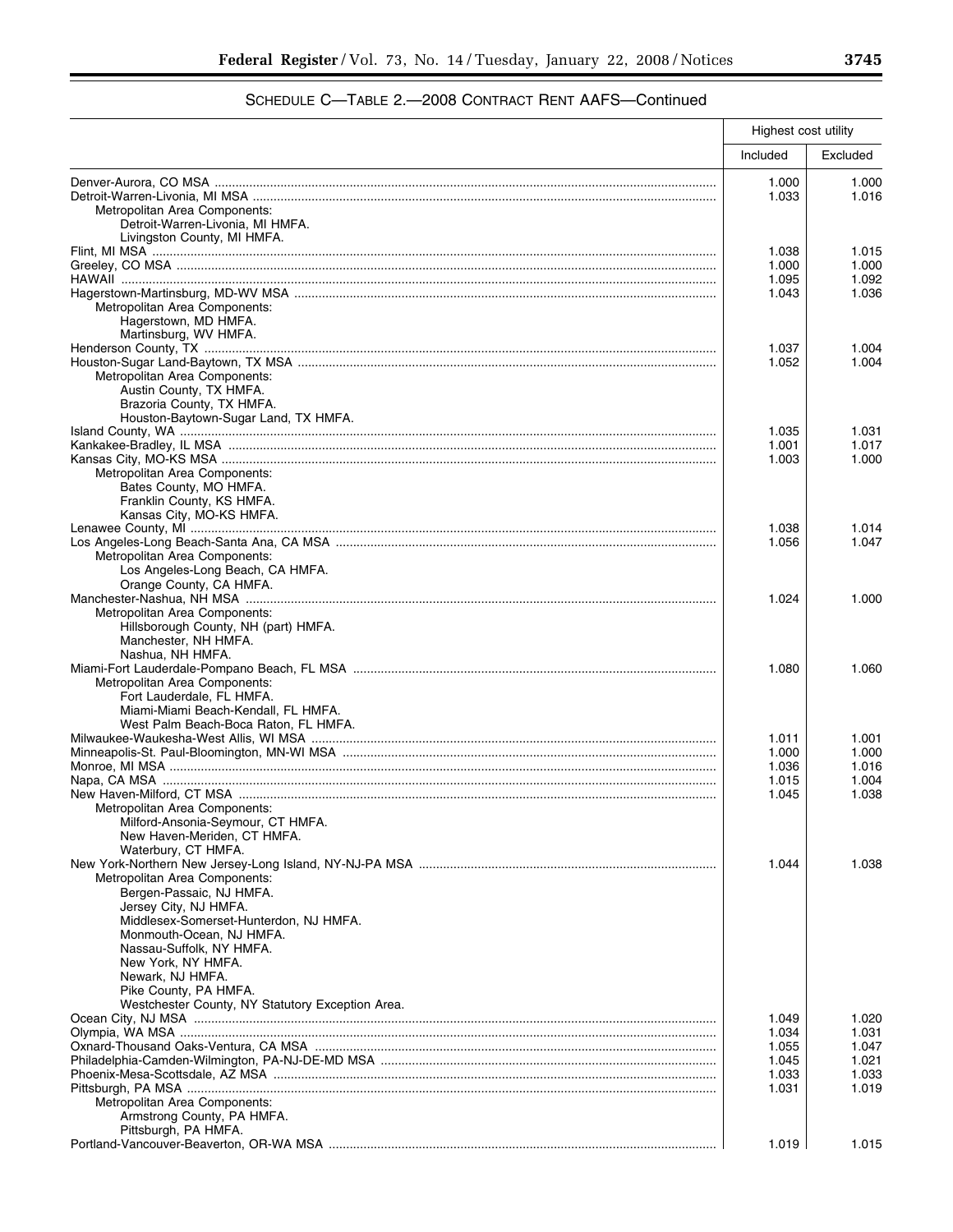|                                                 | Highest cost utility |          |
|-------------------------------------------------|----------------------|----------|
|                                                 | Included             | Excluded |
|                                                 | 1.045                | 1.038    |
|                                                 | 1.012                | 1.001    |
|                                                 | 1.060                | 1.047    |
|                                                 | 1.019                | 1.015    |
|                                                 | 1.031                | 1.026    |
|                                                 | 1.014                | 1.004    |
| Metropolitan Area Components:                   |                      |          |
| Oakland-Fremont, CA HMFA.                       |                      |          |
| San Francisco, CA HMFA.                         |                      |          |
|                                                 | 1.013                | 1.004    |
| Metropolitan Area Components:                   |                      |          |
| San Benito County, CA HMFA.                     |                      |          |
| San Jose-Sunnyvale-Santa Clara, CA HMFA.        |                      |          |
|                                                 | 1.018                | 1.004    |
|                                                 | 1.017                | 1.004    |
|                                                 | 1.034                | 1.031    |
| Metropolitan Area Components:                   |                      |          |
| Seattle-Bellevue, WA HMFA.                      |                      |          |
| Tacoma, WA HMFA.                                |                      |          |
|                                                 | 1.030                | 1.008    |
| Metropolitan Area Components:                   |                      |          |
| Bond County, IL HMFA.                           |                      |          |
| Macoupin County, IL HMFA.                       |                      |          |
| St. Louis, MO-IL HMFA.                          |                      |          |
| Washington County, MO HMFA.                     |                      |          |
|                                                 | 1.057                | 1.049    |
|                                                 | 1.044                | 1.038    |
|                                                 | 1.017                | 1.004    |
|                                                 | 1.051                | 1.019    |
|                                                 | 1.041                | 1.037    |
| Metropolitan Area Components:                   |                      |          |
| Jefferson County, WV HMFA.                      |                      |          |
| Warren County, VA HMFA.                         |                      |          |
| Washington-Arlington-Alexandria, DC-VA-MD HMFA. |                      |          |
|                                                 | 1.028                | 1.000    |
| Metropolitan Area Components:                   |                      |          |
| Eastern Worcester County, MA HMFA.              |                      |          |
| Fitchburg-Leominster, MA HMFA.                  |                      |          |
| Western Worcester County, MA HMFA.              |                      |          |
| Worcester, MA HMFA.                             |                      |          |

# SCHEDULE C—TABLE 2.—2008 CONTRACT RENT AAFS—Continued

# SCHEDULE C.—CONTRACT RENT ANNUAL ADJUSTMENT FACTORS—AREA DEFINITIONS

|                                                    | Counties/towns     |
|----------------------------------------------------|--------------------|
| ALABAMA (SOUTH)                                    |                    |
| All Counties in Alabama use the South Region AAF.  |                    |
| ALASKA (WEST)                                      |                    |
| <b>CPI AREAS:</b>                                  |                    |
| Anchorage, AK MSA.                                 |                    |
| Metropolitan Area Components:                      |                    |
|                                                    | Anchorage.         |
|                                                    | Matanuska-Susitna. |
| All other Boroughs use the West Region AAF.        |                    |
| ARIZONA (WEST)                                     |                    |
| <b>CPI AREAS:</b>                                  |                    |
|                                                    | Maricopa, Pinal.   |
| All other Counties use the West Region AAF.        |                    |
| ARKANSAS (SOUTH)                                   |                    |
| All Counties in Arkansas use the South Region AAF. |                    |
| CALIFORNIA (WEST)                                  |                    |
| <b>CPI AREAS:</b>                                  |                    |
| Los Angeles-Long Beach-Santa Ana, CA MSA.          |                    |
| Metropolitan Area Components:                      |                    |
|                                                    | Los Angeles.       |
|                                                    | Orange.            |
|                                                    | Napa.              |
|                                                    |                    |
|                                                    |                    |

-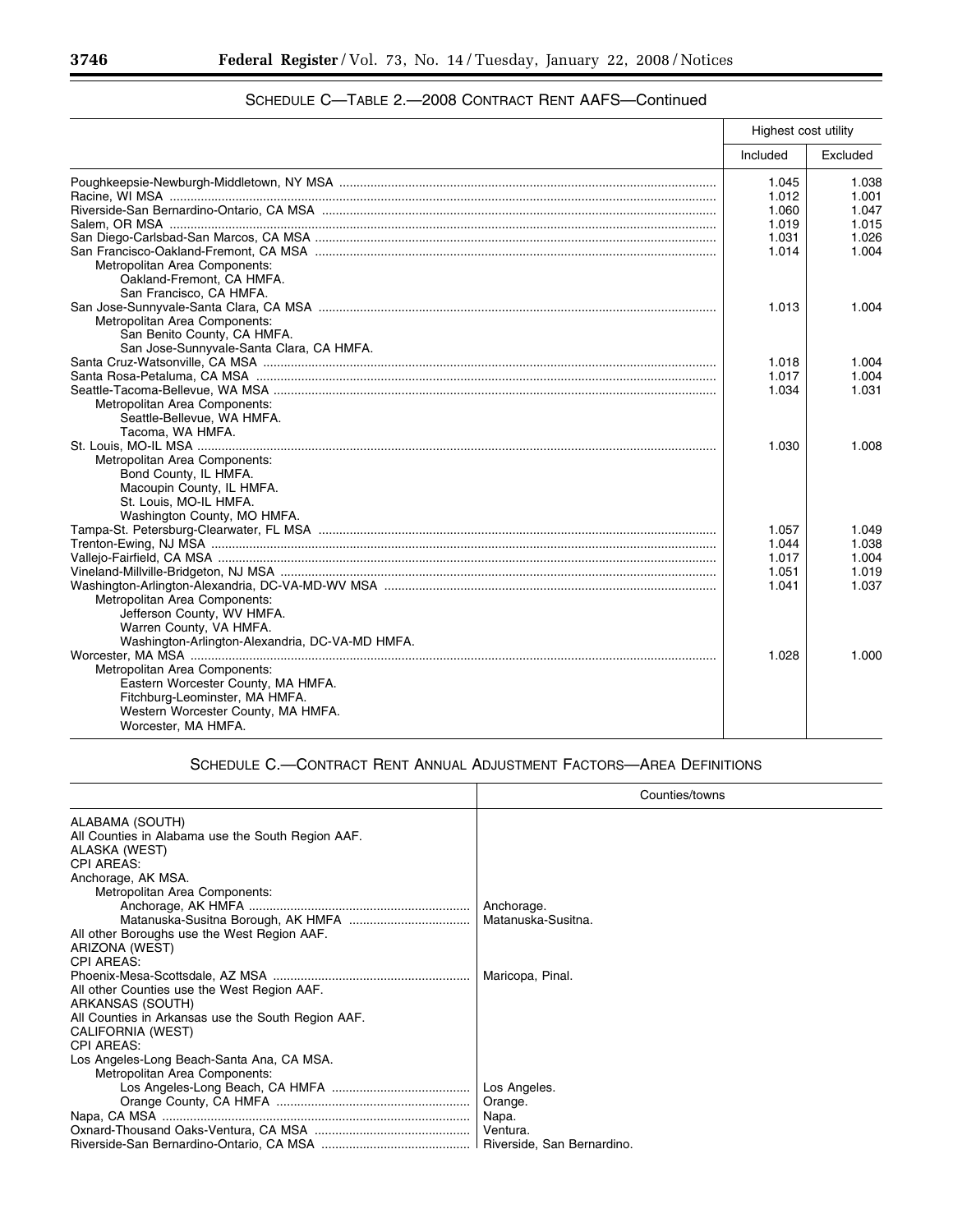|                                                                                                                                                               | Counties/towns                                                                                                                                                                                                       |
|---------------------------------------------------------------------------------------------------------------------------------------------------------------|----------------------------------------------------------------------------------------------------------------------------------------------------------------------------------------------------------------------|
| San Francisco-Oakland-Fremont, CA MSA.                                                                                                                        | San Diego.                                                                                                                                                                                                           |
| Metropolitan Area Components:                                                                                                                                 | Alameda, Contra Costa.<br>Marin, San Francisco, San Mateo.                                                                                                                                                           |
| San Jose-Sunnyvale-Santa Clara, CA MSA.<br>Metropolitan Area Components:                                                                                      | San Benito.                                                                                                                                                                                                          |
| San Jose-Sunnydale-Santa Clara, CA HMFA                                                                                                                       | Santa Clara.<br>Santa Cruz.                                                                                                                                                                                          |
| All other Counties in California use the West Region AAF.<br>COLORADO (WEST)                                                                                  | Sonoma.<br>Solano.                                                                                                                                                                                                   |
| <b>CPI AREAS:</b>                                                                                                                                             | Boulder.                                                                                                                                                                                                             |
|                                                                                                                                                               | Adams, Arapahoe, Broomfield, Clear Creek, Denver, Douglas, Elbert,<br>Gilpin, Jefferson, Park.                                                                                                                       |
| All other Counties in Colorado use the West Region AAF.<br>CONNECTICUT (NORTHEAST)<br><b>CPI AREAS:</b>                                                       | Weld.                                                                                                                                                                                                                |
| Bridgeport-Stamford-Norwalk, CT MSA.<br>Metropolitan Area Components:                                                                                         |                                                                                                                                                                                                                      |
|                                                                                                                                                               | Fairfield County towns of Bridgeport, Easton, Fairfield, Monroe,<br>Shelton, Stratford, Trumbull.<br>Fairfield County towns of Bethel, Brookfield, Danbury, New Fairfield,                                           |
|                                                                                                                                                               | Newtown, Redding, Ridgefield, Sherman.<br>Fairfield County towns of Darien, Greenwich, New Canaan, Norwalk,                                                                                                          |
| New Haven-Milford, CT MSA.<br>Metropolitan Area Components:                                                                                                   | Stamford, Weston, Westport, Wilton.                                                                                                                                                                                  |
|                                                                                                                                                               | New Haven County towns of Ansonia, Beacon Falls, Derby, Milford,<br>Oxford, Seymour.                                                                                                                                 |
|                                                                                                                                                               | New Haven County towns of Bethany, Branford, Cheshire, East Haven,<br>Guilford, Hamden, Madison, Meriden, New Haven, North Branford,<br>North Haven, Orange, Wallingford, West Haven, Woodbridge.                    |
|                                                                                                                                                               | New Haven County towns of Middlebury, Naugatuck, Prospect,<br>Southbury, Waterbury, Wolcott.                                                                                                                         |
| All other Counties/Towns in Connecticut use the Northeast Region AAF.<br>DELAWARE (SOUTH)<br><b>CPI AREAS:</b>                                                |                                                                                                                                                                                                                      |
| Philadelphia-Camden-Wilmington, PA-NJ-DE-MD MSA<br>All other Counties in Delaware use the South Region AAF.<br>DIST. OF COLUMBIA (SOUTH)<br><b>CPI AREAS:</b> | New Castle.                                                                                                                                                                                                          |
| Washington-Arlington-Alexandria, DC-VA-MD HMFA<br>FLORIDA (SOUTH)<br><b>CPI AREAS:</b>                                                                        | District of Columbia.                                                                                                                                                                                                |
| Miami-Fort Lauderdale-Pompano Beach, FL MSA:<br>Metropolitan Area Components:                                                                                 |                                                                                                                                                                                                                      |
|                                                                                                                                                               | Broward.<br>Miami-Dade.                                                                                                                                                                                              |
| All other Counties in Florida use the South Region AAF.<br><b>GEORGIA (SOUTH)</b>                                                                             | Palm Beach.<br>Hernando, Hillsborough, Pasco, Pinellas.                                                                                                                                                              |
| <b>CPI AREAS:</b><br>Atlanta-Sandy Springs-Marietta, GA MSA.                                                                                                  |                                                                                                                                                                                                                      |
| Metropolitan Area Components:<br>Atlanta-Sandy Springs-Marietta, GA HMFA                                                                                      | Barrow, Bartow, Carroll, Cherokee, Clayton, Cobb, Coweta, Dawson,<br>DeKalb, Douglas, Fayette, Forsyth, Fulton, Gwinnett, Heard, Henry,<br>Jasper, Newton, Paulding, Pickens, Pike, Rockdale, Spalding, Wal-<br>ton. |
|                                                                                                                                                               | Butts.                                                                                                                                                                                                               |
|                                                                                                                                                               | Haralson.<br>Lamar.                                                                                                                                                                                                  |
| All other Counties in Georgia use the South Region AAF.<br>HAWAII (WEST)                                                                                      | Meriwether.                                                                                                                                                                                                          |
| <b>CPI AREAS:</b>                                                                                                                                             | Hawaii, Honolulu, Kalawao, Kauai, Maui.                                                                                                                                                                              |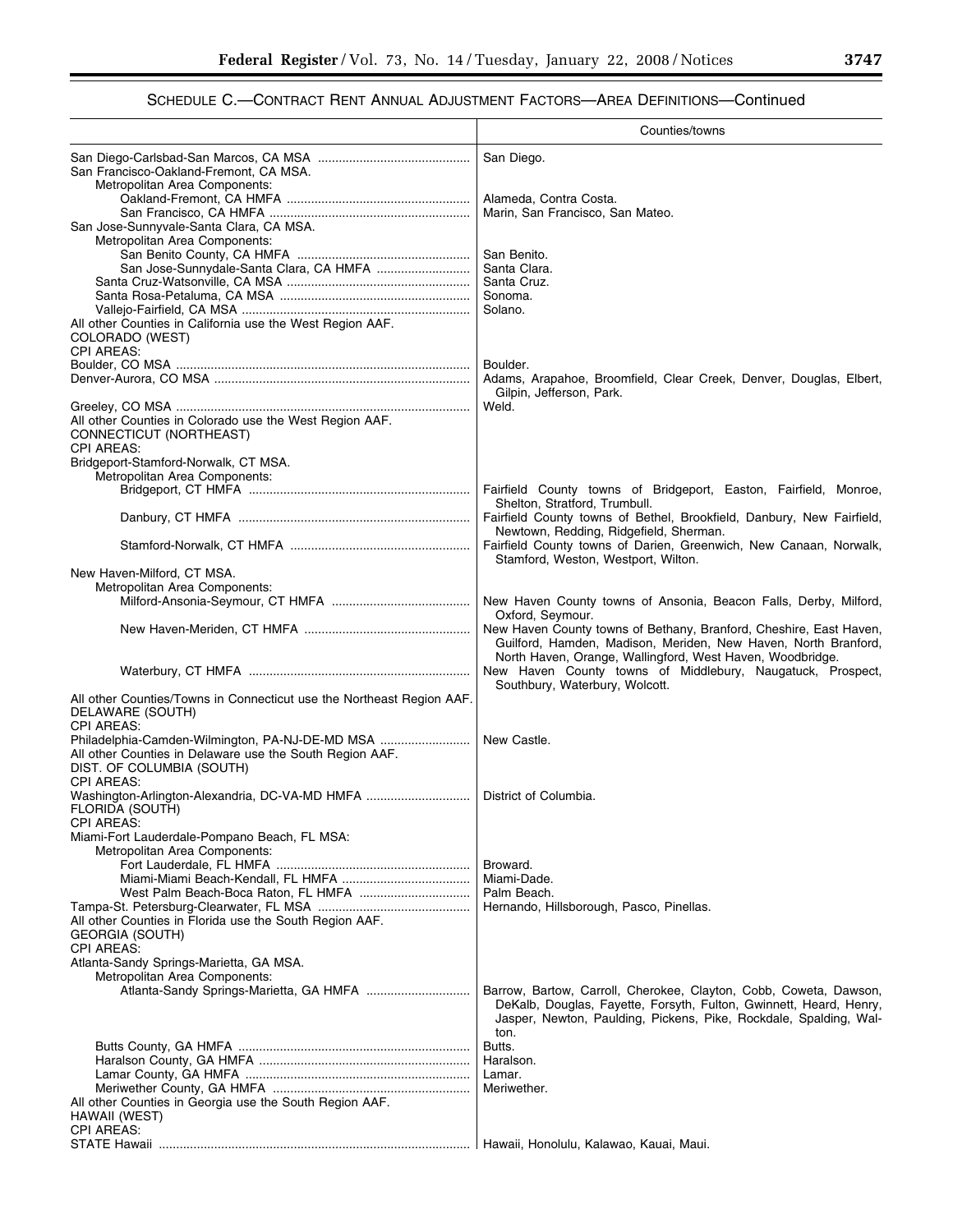|                                                                           | Counties/towns                                                                                                                                                                                                   |
|---------------------------------------------------------------------------|------------------------------------------------------------------------------------------------------------------------------------------------------------------------------------------------------------------|
| <b>IDAHO (WEST)</b>                                                       |                                                                                                                                                                                                                  |
| All Counties in Idaho use the West Region AAF.                            |                                                                                                                                                                                                                  |
| ILLINOIS (MIDWEST)                                                        |                                                                                                                                                                                                                  |
| <b>CPI AREAS:</b>                                                         |                                                                                                                                                                                                                  |
| Chicago-Naperville-Joliet, IL-IN-WI MSA.<br>Metropolitan Area Components: |                                                                                                                                                                                                                  |
|                                                                           | Cook, DuPage, Kane, Lake, McHenry, Will.                                                                                                                                                                         |
|                                                                           | DeKalb.                                                                                                                                                                                                          |
|                                                                           | Grundy.                                                                                                                                                                                                          |
|                                                                           | Kendall.                                                                                                                                                                                                         |
|                                                                           | Kankakee.                                                                                                                                                                                                        |
| St. Louis, MO-IL MSA.                                                     |                                                                                                                                                                                                                  |
| Metropolitan Area Components:                                             |                                                                                                                                                                                                                  |
|                                                                           | Bond.                                                                                                                                                                                                            |
|                                                                           | Macoupin.                                                                                                                                                                                                        |
|                                                                           | Calhoun, Clinton, Jersey, Madison, Monroe, St. Clair.                                                                                                                                                            |
| All other Counties in Illinois use the Midwest Region AAF.                |                                                                                                                                                                                                                  |
| INDIANA (MIDWEST)<br><b>CPI AREAS:</b>                                    |                                                                                                                                                                                                                  |
| Chicago-Naperville-Joliet, IL-IN-WI MSA.                                  |                                                                                                                                                                                                                  |
| Metropolitan Area Components:                                             |                                                                                                                                                                                                                  |
|                                                                           | Lake, Newton, Porter.                                                                                                                                                                                            |
|                                                                           | Jasper.                                                                                                                                                                                                          |
|                                                                           | Dearborn, Franklin, Ohio.                                                                                                                                                                                        |
| All other Counties in Indiana use the Midwest Region AAF.                 |                                                                                                                                                                                                                  |
| IOWA (MIDWEST)                                                            |                                                                                                                                                                                                                  |
| All Counties in Iowa use the Midwest Region AAF.                          |                                                                                                                                                                                                                  |
| KANSAS (MIDWEST)                                                          |                                                                                                                                                                                                                  |
| <b>CPI AREAS:</b>                                                         |                                                                                                                                                                                                                  |
| Kansas City, MO-KS MSA.                                                   |                                                                                                                                                                                                                  |
| Metropolitan Area Components:                                             | Franklin.                                                                                                                                                                                                        |
|                                                                           | Johnson, Leavenworth, Linn, Miami, Wyandotte.                                                                                                                                                                    |
| All other Counties in Kansas use the Midwest Region AAF.                  |                                                                                                                                                                                                                  |
| <b>KENTUCKY (SOUTH)</b>                                                   |                                                                                                                                                                                                                  |
| <b>CPI AREAS:</b>                                                         |                                                                                                                                                                                                                  |
| Cincinnati-Middleton, OH-KY-IN MSA.                                       |                                                                                                                                                                                                                  |
| Metropolitan Area Components:                                             |                                                                                                                                                                                                                  |
|                                                                           | Boone, Bracken, Campbell, Gallatin, Kenton, Pendleton.                                                                                                                                                           |
|                                                                           | Grant.                                                                                                                                                                                                           |
| All other Counties in Kentucky use the South Region AAF.                  |                                                                                                                                                                                                                  |
| LOUISIANA (SOUTH)                                                         |                                                                                                                                                                                                                  |
| All Parishes in Louisiana use the South Region AAF.<br>MAINE (NORTHEAST)  |                                                                                                                                                                                                                  |
| All Counties in Maine use the Northeast Region AAF.                       |                                                                                                                                                                                                                  |
| MARYLAND (SOUTH)                                                          |                                                                                                                                                                                                                  |
| <b>CPI AREAS:</b>                                                         |                                                                                                                                                                                                                  |
| Baltimore-Towson, MD MSA.                                                 |                                                                                                                                                                                                                  |
| Metropolitan Area Components:                                             |                                                                                                                                                                                                                  |
|                                                                           | Anne Arundel, Baltimore, Carroll, Harford, Howard, Queen Anne's, Bal-                                                                                                                                            |
|                                                                           | timore city.                                                                                                                                                                                                     |
| Columbia City, MD MSA.                                                    |                                                                                                                                                                                                                  |
| Washington-Arlington-Alexandria, DC-VA-MD HMFA                            | Washington.<br>Calvert, Charles, Frederick, Montgomery, Prince George's.                                                                                                                                         |
| Philadelphia-Camden-Wilmington, PA-NJ-DE-MD MSA                           | Cecil.                                                                                                                                                                                                           |
| All other Counties in Maryland use the South AAF.                         |                                                                                                                                                                                                                  |
| MASSACHUSETTS (NORTHEAST)                                                 |                                                                                                                                                                                                                  |
| <b>CPI AREAS:</b>                                                         |                                                                                                                                                                                                                  |
| Boston-Cambridge-Quincy, MA-NH MSA.                                       |                                                                                                                                                                                                                  |
| Metropolitan Area Components:                                             |                                                                                                                                                                                                                  |
|                                                                           | Essex County towns of Amesbury, Beverly city, Danvers, Essex,                                                                                                                                                    |
|                                                                           | Gloucester city, Hamilton, Ipswich, Lynn city, Lynnfield, Manchester-<br>by-the-Sea, Marblehead, Middleton, Nahant, Newbury, Newburyport<br>city, Peabody city, Rockport, Rowley, Salem city, Salisbury, Saugus, |
|                                                                           | Swampscott, Topsfield, Wenham.                                                                                                                                                                                   |

e.

۳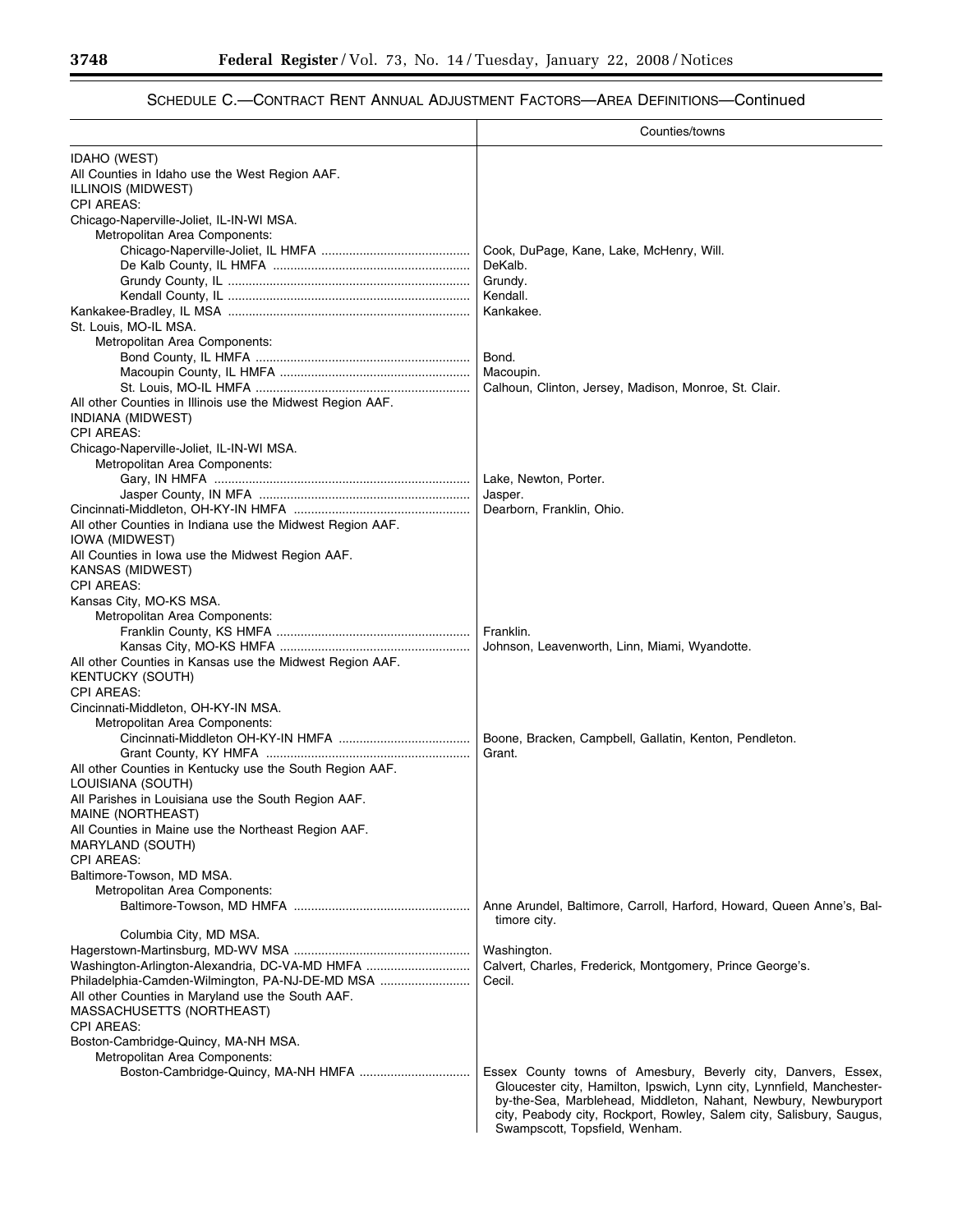|                                                                                                                                                                                                                   | Counties/towns                                                                                                                                                                                                                                                                                                                                                                                                                                                                                                                                                                                                                                                                                                                                                                                                                                                       |
|-------------------------------------------------------------------------------------------------------------------------------------------------------------------------------------------------------------------|----------------------------------------------------------------------------------------------------------------------------------------------------------------------------------------------------------------------------------------------------------------------------------------------------------------------------------------------------------------------------------------------------------------------------------------------------------------------------------------------------------------------------------------------------------------------------------------------------------------------------------------------------------------------------------------------------------------------------------------------------------------------------------------------------------------------------------------------------------------------|
| Boston-Cambridge-Quincy, MA-NH MSA.                                                                                                                                                                               | Middlesex County towns of Acton, Arlington, Ashby, Ashland, Ayer,<br>Bedford, Belmont, Boxborough, Burlington, Cambridge city, Carlisle,<br>Concord, Everett city, Framingham, Holliston, Hopkinton, Hudson,<br>Lexington, Lincoln, Littleton, Malden city, Marlborough city, Maynard,<br>Medford city, Melrose city, Natick, Newton city, North Reading,<br>Reading, Sherborn, Shirley, Somerville, Stoneham, Stow, Sudbury,<br>Townsend, Wakefield, Waltham city, Watertown city, Wayland, Wes-<br>ton, Wilmington, Winchester, Woburn city.<br>Norfolk County towns of Bellingham, Braintree, Brookline, Canton,<br>Cohasset, Dedham, Dover, Foxborough, Franklin city, Holbrook,<br>Medfield, Medway, Millis, Milton, Needham, Norfolk, Norwood, Plain-<br>ville, Quincy city, Randolph, Sharon, Stoughton, Walpole, Wellesley,<br>Westwood, Weymouth, Wrentham. |
| Metropolitan Area Components:                                                                                                                                                                                     | Plymouth County towns of Carver, Duxbury, Hanover, Hingham, Hull,<br>Kingston, Marshfield, Norwell, Pembroke, Plymouth, Rockland,<br>Scituate, Wareham.<br>Suffolk county towns of Boston city, Chelsea city, Revere city, Win-<br>throp.                                                                                                                                                                                                                                                                                                                                                                                                                                                                                                                                                                                                                            |
|                                                                                                                                                                                                                   | Norfolk County town of Avon.<br>Plymouth County towns of Abington, Bridgewater, Brockton city, East<br>Bridgewater, Halifax, Hanson, Lakeville, Marion, Mattapoisett,<br>Middleborough, Plympton, Rochester, West Bridgewater town, Whit-<br>man.                                                                                                                                                                                                                                                                                                                                                                                                                                                                                                                                                                                                                    |
|                                                                                                                                                                                                                   | Essex County towns of Andover, Boxford, Georgetown, Groveland, Ha-<br>verhill city, Lawrence city, Merrimac, Methuen city, North Andover,<br>West Newbury.                                                                                                                                                                                                                                                                                                                                                                                                                                                                                                                                                                                                                                                                                                           |
| Worcester, MA MSA.                                                                                                                                                                                                | Middlesex County town of Billerica, Chelmsford, Dracut, Dunstable,<br>Groton, Lowell city, Pepperell, Tewksbury, Tyngsborough, Westford.                                                                                                                                                                                                                                                                                                                                                                                                                                                                                                                                                                                                                                                                                                                             |
| Metropolitan Area Components:                                                                                                                                                                                     | Worcester County towns of Berlin, Blackstone, Bolton, Harvard,<br>Hopedale, Lancaster, Mendon, Milford, Millville, Southborough,<br>Upton.                                                                                                                                                                                                                                                                                                                                                                                                                                                                                                                                                                                                                                                                                                                           |
|                                                                                                                                                                                                                   | Worcester County towns of Ashburnham, Fitchburg, Gardner, Leomin-<br>ster, Lunenburg, Templeton, Westminster, Winchendon.<br>Worcester County towns of Athol, Hardwick, Hubbardston, New Brain-                                                                                                                                                                                                                                                                                                                                                                                                                                                                                                                                                                                                                                                                      |
|                                                                                                                                                                                                                   | tree, Petersham, Phillipston, Royalston, Warren.<br>Worcester County towns of Auburn, Barre, Boylston, Brookfield,<br>Charlton, Clinton, Douglas, Dudley, East Brookfield, Grafton, Holden,<br>Leicester, Millbury, Northborough, Northbridge, North Brookfield,<br>Oxford, Paxton, Princeton, Rutland, Shrewsbury,<br>Oakham,<br>Southbridge, Spencer, Sterling, Sturbridge, Sutton, Uxbridge, Web-<br>ster, Westborough, West Boylston, West Brookfield, Worcester.                                                                                                                                                                                                                                                                                                                                                                                                |
| All other Counties/Towns in Massachusetts use the Northeast Region<br>AAF.<br>MICHIGAN (MIDWEST)<br><b>CPI AREAS:</b>                                                                                             |                                                                                                                                                                                                                                                                                                                                                                                                                                                                                                                                                                                                                                                                                                                                                                                                                                                                      |
| Detroit-Warren-Livonia, MI MSA.                                                                                                                                                                                   | Washtenaw.                                                                                                                                                                                                                                                                                                                                                                                                                                                                                                                                                                                                                                                                                                                                                                                                                                                           |
| Metropolitan Area Components:                                                                                                                                                                                     | Lapeer, Macomb, Oakland, St. Clair, Wayne.<br>Livingston.<br>Genesee.                                                                                                                                                                                                                                                                                                                                                                                                                                                                                                                                                                                                                                                                                                                                                                                                |
| All other Counties in Michigan use the Midwest Region AAF.<br>MINNESOTA (MIDWEST)                                                                                                                                 | Lenawee.<br>Monroe.                                                                                                                                                                                                                                                                                                                                                                                                                                                                                                                                                                                                                                                                                                                                                                                                                                                  |
| <b>CPI AREAS:</b>                                                                                                                                                                                                 | Anoka, Carver, Chisago, Dakota, Hennepin, Isanti, Ramsey, Scott,<br>Sherburne, Washington, Wright.                                                                                                                                                                                                                                                                                                                                                                                                                                                                                                                                                                                                                                                                                                                                                                   |
| All other Counties in Minnesota use the Midwest Region AAF.<br>MISSISSIPPI (SOUTH)<br>All Counties in Mississippi use the South Region AAF.<br>MISSOURI (MIDWEST)<br><b>CPI AREAS:</b><br>Kansas City, MO-KS MSA. |                                                                                                                                                                                                                                                                                                                                                                                                                                                                                                                                                                                                                                                                                                                                                                                                                                                                      |
| Metropolitan Area Components:<br>St. Louis, MO-IL MSA.                                                                                                                                                            | Bates.<br>Caldwell, Cass, Clay, Clinton, Jackson, Lafayette, Platte, Ray.                                                                                                                                                                                                                                                                                                                                                                                                                                                                                                                                                                                                                                                                                                                                                                                            |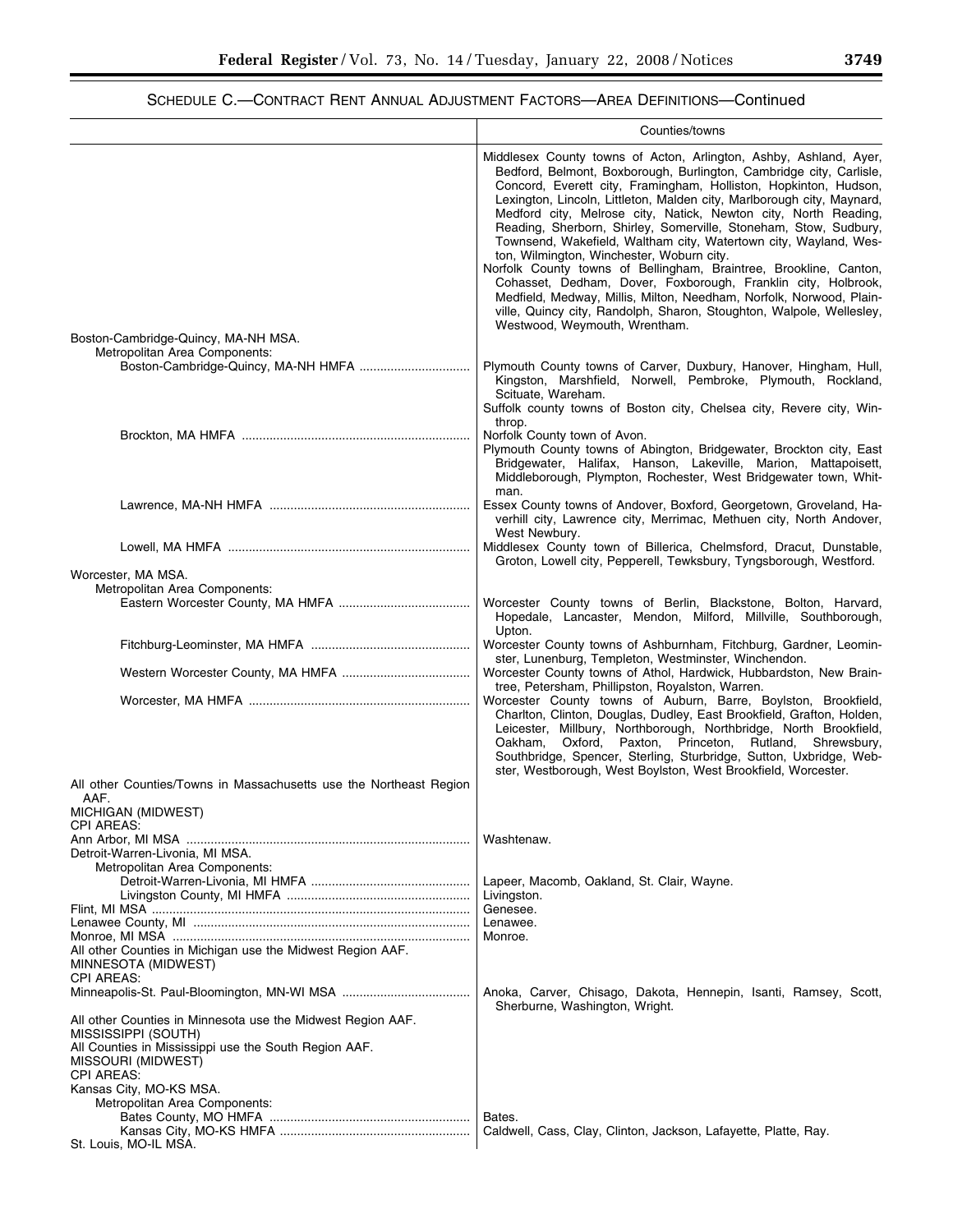#### Counties/towns Metropolitan Area Components: Sullivan city part of Crawford, Franklin, Jefferson, Lincoln, St. Charles, St. Louis, Warren, St. Louis city. Washington County, MO HMFA ................................................ Washington. All other Counties in Missouri (including the rest of Crawford County) use the Midwest Region AAF. MONTANA (WEST) All Counties in Montana use the West Region AAF. NEBRASKA (MIDWEST) All Counties in Nebraska use the Midwest Region AAF. NEVADA (WEST) All Counties in Nevada use Midwest Region AAF. NEW HAMPSHIRE (NORTHEAST) CPI AREAS: Boston-Cambridge-Quincy, MA-NH MSA. Metropolitan Area Components: Boston-Cambridge-Quincy, MA-NH HMFA ................................ Rockingham County towns of Seabrook, South Hampton. Rockingham County towns of Atkinson, Chester, Danville, Derry, Fremont, Hampstead, Kingston, Newton, Plaistow, Raymond, Salem, Sandown, Windham. Portsmouth-Rochester, NH HMFA ............................................. Rockingham County towns of Brentwood, East Kingston, Epping, Exeter, Greenland, Hampton, Hampton Falls, Kensington, New Castle, Newfields, Newington, Newmarket, North Hampton, Portsmouth, Rye, Stratham. Strafford County towns of Barrington, Dover, Durham, Farmington, Lee, Madbury, Middleton, Milton, New Durham, Rochester, Rollinsford, Somersworth, Strafford. Western Rockingham County, NH HMFA ................................. Rockingham County towns of Auburn, Candia, Deerfield, Londonderry, Northwood, Nottingham. Manchester-Nashua, NH MSA. Metropolitan Area Components: Hillsborough County towns of Antrim, Bennington, Deering, Francestown, Greenfield, Hancock, Hillsborough, Lyndeborough, New Boston, Peterborough, Sharon, Temple, Windsor. Manchester, NH HMFA .............................................................. Hillsborough County towns of Bedford, Goffstown, Manchester, Weare. Hillsborough County towns of Amherst, Brookline, Greenville, Hollis, Hudson, Litchfield, Mason, Merrimack, Milford, Mont Vernon, Nashua, New Ipswich, Pelham, Wilton. All other Counties/Towns in New Hampshire use Northeast Region AAF. NEW JERSEY (NORTHEAST) CPI AREAS: Atlantic City, NJ MSA ............................................................................... Atlantic. New York-Northern New Jersey-Long Island, NY-NJ-PA MSA. Metropolitan Area Components: Bergen-Passaic, NJ HMFA ........................................................ Bergen, Passaic. Jersey City, NJ HMFA ............................................................... Hudson. Middlesex-Somerset-Hunterdon, NJ HMFA ............................... New York-Monmouth-Ocean, NY-NJ HMFA ............................. Monmouth, Ocean. Newark, NJ HMFA ..................................................................... Essex, Morris, Sussex, Union. Ocean City, NJ MSA ................................................................................ Cape May. Philadelphia-Camden-Wilmington, PA-NJ-DE-MD MSA ................................. Burlington, Cambridge Trenton-Trenton-Ewing, NJ MSA ........................................................................... Mercer. Vineland-Millville-Bridgeton, NJ MSA ....................................................... Cumberland. Warren County uses the Northeast Region AAF. NEW MEXICO (WEST) All Counties in New Mexico use the West Region AAF. NEW YORK (NORTHEAST) CPI AREAS: New York-Northern New Jersey-Long Island, NY-NJ-PA MSA. Metropolitan Area Components: Nassau-Suffolk, NY HMFA ........................................................ Nassau, Suffolk. Bronx, Kings, New York, Putnam, Queens, Richmond, Rockland. Westchester County, NY HMFA ................................................ Westchester. Poughkeepsie-Newburgh-Middletown, NY MSA ...................................... Dutchess, Orange. All other Counties in New York use the Northeast Region AAF. NORTH CAROLINA (SOUTH) All Counties in North Carolina use the South Region AAF. NORTH DAKOTA (MIDWEST) All Counties in North Dakota use the Midwest Region AAF. OHIO (MIDWEST) CPI AREAS: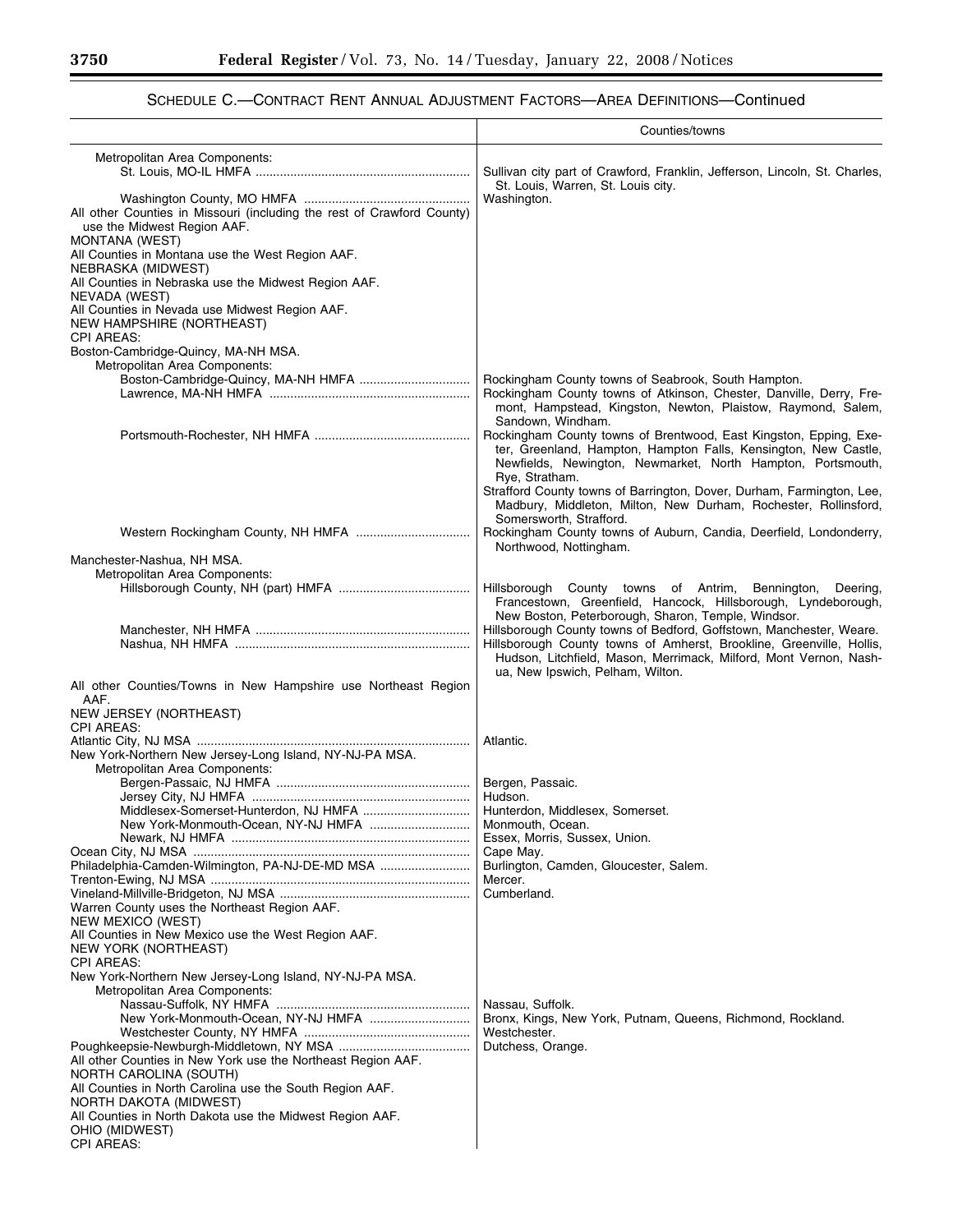|                                                                                                                  | Counties/towns                                                                                                                  |
|------------------------------------------------------------------------------------------------------------------|---------------------------------------------------------------------------------------------------------------------------------|
|                                                                                                                  | Portage, Summit.<br>Ashtabula.                                                                                                  |
| Cincinnati-Middleton, OH-KY-IN MSA.<br>Metropolitan Area Components:                                             |                                                                                                                                 |
|                                                                                                                  | Brown.<br>Butler, Clermont, Hamilton, Warren.                                                                                   |
| All other Counties in Ohio use the Midwest Region AAF.                                                           | Cuyahoga, Geauga, Lake, Lorain, Medina.                                                                                         |
| OKLAHOMA (SOUTH)<br>All Counties in Oklahoma use the South Region AAF.                                           |                                                                                                                                 |
| OREGON (WEST)<br><b>CPI AREAS:</b>                                                                               |                                                                                                                                 |
|                                                                                                                  | Clackamas, Columbia, Multnomah, Washington, Yamhill.<br>Marion, Polk.                                                           |
| All other Counties in Oregon use the West Region AAF.<br>PENNSYLVANIA (NORTHEAST)<br><b>CPI AREAS:</b>           |                                                                                                                                 |
| New York-Northern New Jersey-Long Island, NY-NJ-PA MSA.<br>Metropolitan Area Components:                         | Pike.                                                                                                                           |
| Philadelphia-Camden-Wilmington, PA-NJ-DE-MD MSA<br>Pittsburgh, PA MSA.                                           | Bucks, Chester, Delaware, Montgomery, Philadelphia.                                                                             |
| Metropolitan Area Components:                                                                                    | Armstrong.                                                                                                                      |
| All other Counties in Pennsylvania use the Northeast Region AAF.                                                 | Allegheny, Beaver, Butler, Fayette, Washington, Westmoreland.                                                                   |
| RHODE ISLAND (NORTHEAST)<br>All Counties/Towns in Rhode Island use the Northeast Region AAF.                     |                                                                                                                                 |
| SOUTH CAROLINA (SOUTH)<br>All Counties in South Carolina use the South Region AAF.                               |                                                                                                                                 |
| SOUTH DAKOTA (MIDWEST)                                                                                           |                                                                                                                                 |
| All Counties in South Dakota use the Midwest Region AAF.<br>TENNESSEE (SOUTH)                                    |                                                                                                                                 |
| All Counties in Tennessee use the South Region AAF.<br>TEXAS (SOUTH)                                             |                                                                                                                                 |
| <b>CPI AREAS:</b><br>Dallas-Fort Worth-Arlington, TX MSA.                                                        |                                                                                                                                 |
| Metropolitan Area Components:                                                                                    | Collin, Dallas, Delta, Denton, Ellis, Hunt, Kaufman, Rockwall.                                                                  |
|                                                                                                                  | Johnson, Parker, Tarrant.<br>Wise.                                                                                              |
| Houston-Sugar Land-Baytown, TX MSA.                                                                              | Henderson.                                                                                                                      |
| Metropolitan Area Components:                                                                                    | Austin.                                                                                                                         |
|                                                                                                                  | Brazoria.<br>Chambers, Fort Bend, Galveston, Harris, Liberty, Montgomery, San                                                   |
| All other Counties in Texas use the South Region AAF.                                                            | Jacinto, Waller.                                                                                                                |
| UTAH (WEST)<br>All Counties in Utah use the West Region AAF.                                                     |                                                                                                                                 |
| <b>VERMONT (NORTHEAST)</b><br>All Counties/Towns in Vermont use the Northeast Region AAF.                        |                                                                                                                                 |
| VIRGINIA (SOUTH)<br><b>CPI AREAS:</b>                                                                            |                                                                                                                                 |
| Washington-Arlington-Alexandria, DC-VA-MD-WV MSA.<br>Metropolitan Area Components:                               |                                                                                                                                 |
| Washington-Arlington-Alexandria, DC-VA-MD HMFA                                                                   | Warren.<br>Arlington, Clarke, Fairfax, Fauquier, Loudoun, Prince William, Spotsyl-                                              |
|                                                                                                                  | vania, Stafford, Alexandria city, Fairfax city, Falls Church city, Fred-<br>ericksburg city, Manassas Park city, Manassas city. |
| All other Counties/Cities in Virginia use the South Region AAF.<br><b>WASHINGTON (WEST)</b><br><b>CPI AREAS:</b> |                                                                                                                                 |
|                                                                                                                  | Kitsap.                                                                                                                         |
|                                                                                                                  | Island.<br>Thurston.                                                                                                            |
| Seattle-Tacoma-Bellevue, WA MSA.                                                                                 | Clark, Skamania.                                                                                                                |
| Metropolitan Area Components:                                                                                    |                                                                                                                                 |
|                                                                                                                  | King, Snohomish.<br>Pierce.                                                                                                     |